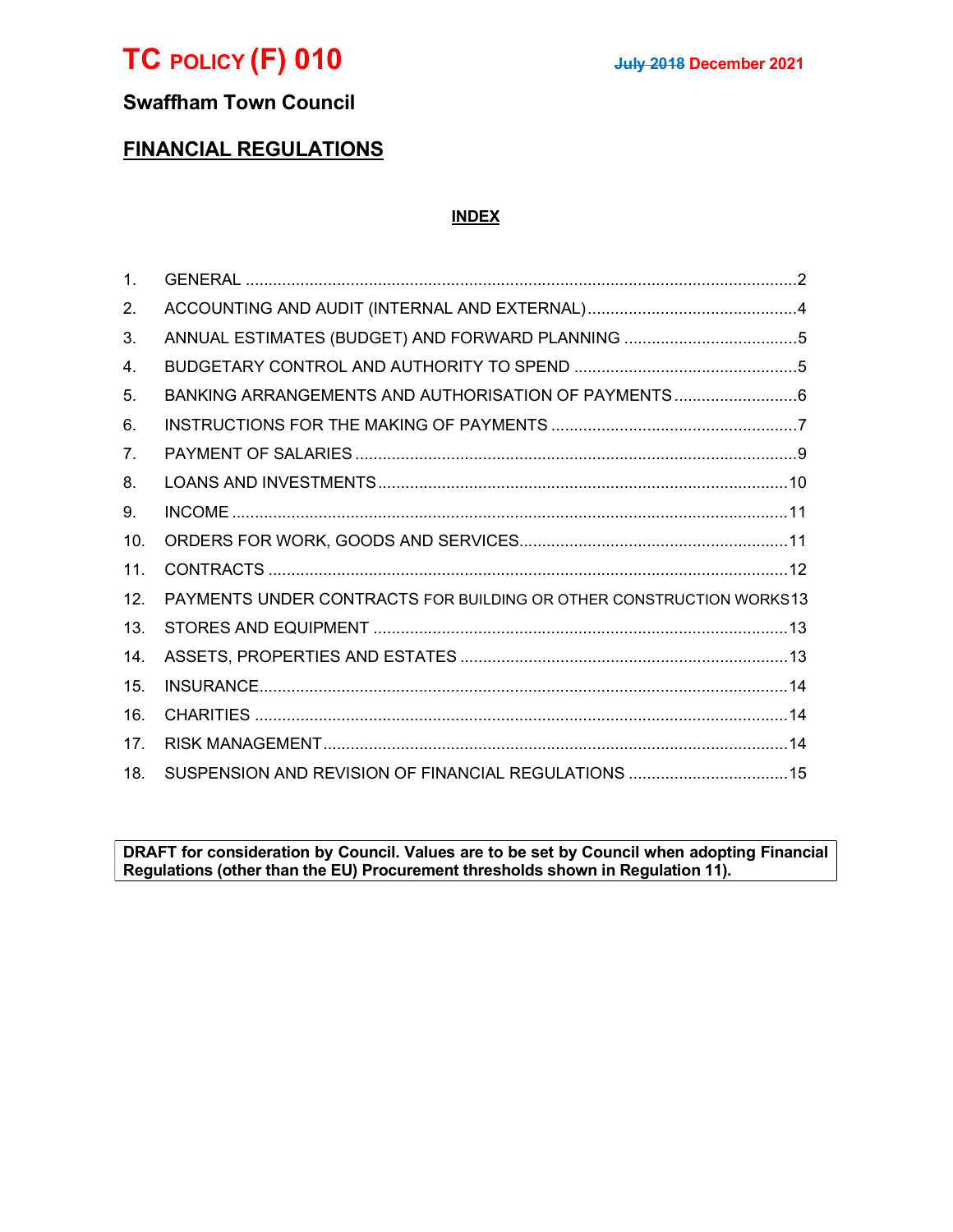These Financial Regulations were adopted by the Council at its Meeting held on  $23<sup>rd</sup>$  July 2018

# 1. GENERAL

- 1.1. These financial regulations govern the conduct of financial management by the council and may only be amended or varied by resolution of the council. Financial regulations are one of the council's three governing policy documents providing procedural guidance for members and officers. Financial regulations must be observed in conjunction with the council's standing orders<sup>1</sup> and any individual financial regulations relating to contracts.
- 1.2. The council is responsible in law for ensuring that its financial management is adequate and effective and that the council has a sound system of internal control which facilitates the effective exercise of the council's functions, including arrangements for the management of risk.
- 1.3. The council's accounting control systems must include measures:
	- for the timely production of accounts;
	- that provide for the safe and efficient safeguarding of public money;
	- to prevent and detect inaccuracy and fraud; and
	- identifying the duties of officers.
- 1.4. These financial regulations demonstrate how the council meets these responsibilities and requirements.
- 1.5. At least once a year, prior to approving the Annual Governance Statement, the council must review the effectiveness of its system of internal control which shall be in accordance with proper practices.
- 1.6. A breach of these Regulations by an employee is gross misconduct.
- 1.7. Members of Council are expected to follow the instructions within these Regulations and not to entice employees to breach them. Failure to follow instructions within these Regulations brings the office of Councillor into disrepute.
- 1.8. The Responsible Financial Officer (RFO) holds a statutory office to be appointed by the council. The Clerk has been appointed as RFO for this council and these regulations will apply accordingly.
- 1.9. The RFO;
	- acts under the policy direction of the council;
	- administers the council's financial affairs in accordance with all Acts, Regulations and proper practices;
	- determines on behalf of the council its accounting records and accounting control systems;
	- ensures the accounting control systems are observed;
	- maintains the accounting records of the council up to date in accordance with proper practices;

<sup>1</sup> Model standing orders for councils are available in Local Councils Explained © 2013 National Association of Local Councils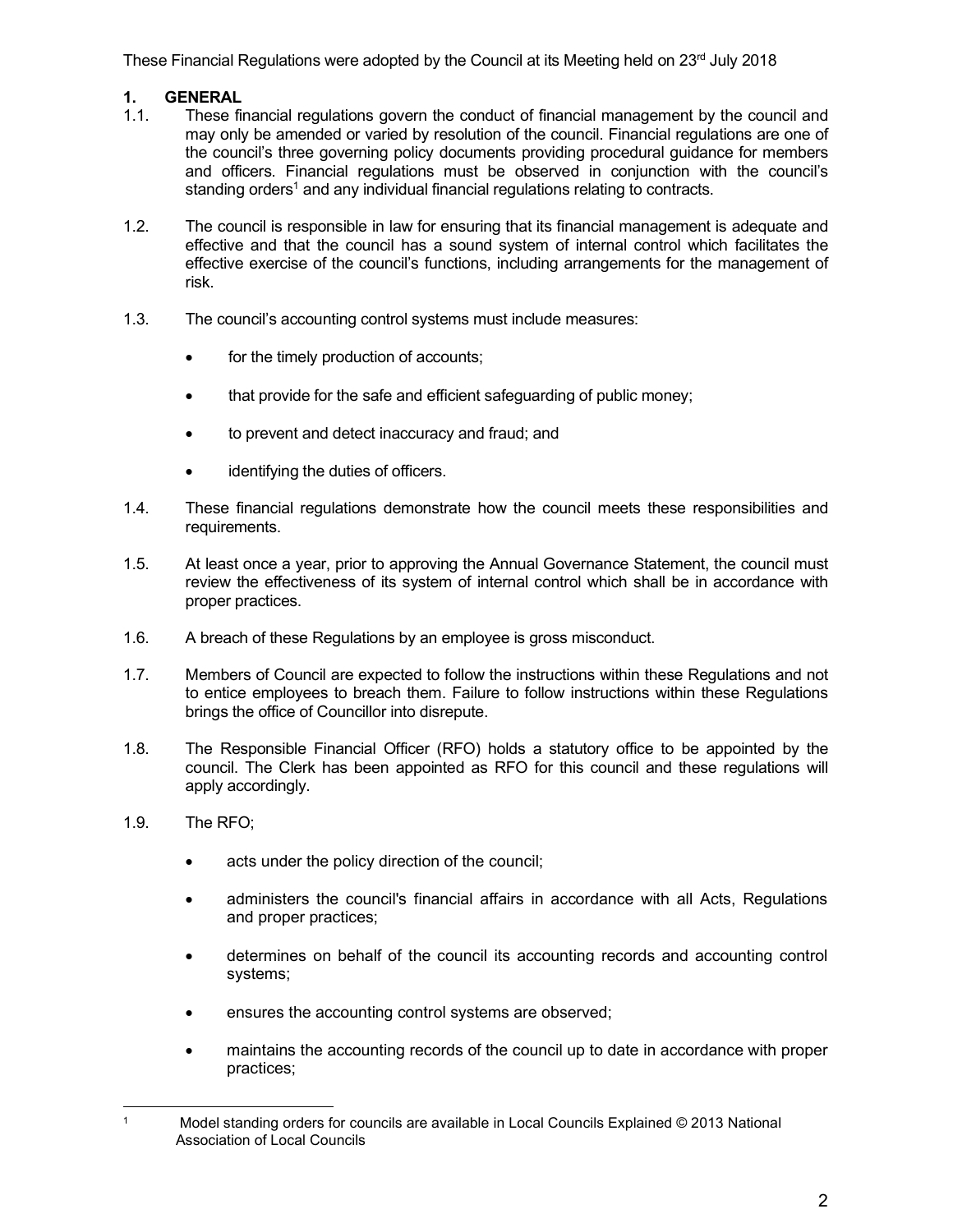- assists the council to secure economy, efficiency and effectiveness in the use of its resources; and
- produces financial management information as required by the council.
- 1.10. The accounting records determined by the RFO shall be sufficient to show and explain the council's transactions and to enable the RFO to ensure that any income and expenditure account and statement of balances, or record of receipts and payments and additional information, as the case may be, or management information prepared for the council from time to time comply with the Accounts and Audit Regulations<sup>2</sup>.
- 1.11. The accounting records determined by the RFO shall in particular contain:
	- entries from day to day of all sums of money received and expended by the council and the matters to which the income and expenditure or receipts and payments account relate;
	- a record of the assets and liabilities of the council; and
	- wherever relevant, a record of the council's income and expenditure in relation to claims made, or to be made, for any contribution, grant or subsidy.
- 1.12. The accounting control systems determined by the RFO shall include:
	- procedures to ensure that the financial transactions of the council are recorded as soon as reasonably practicable and as accurately and reasonably as possible;
	- procedures to enable the prevention and detection of inaccuracies and fraud and the ability to reconstruct any lost records;
	- identification of the duties of officers dealing with financial transactions and division of responsibilities of those officers in relation to significant transactions;
	- procedures to ensure that uncollectable amounts, including any bad debts are not submitted to the council for approval to be written off except with the approval of the RFO and that the approvals are shown in the accounting records; and
	- measures to ensure that risk is properly managed.
- 1.13. The council is not empowered by these Regulations or otherwise to delegate certain specified decisions. In particular any decision regarding:
	- setting the final budget or the precept (Council Tax Requirement);
	- approving accounting statements;
	- approving an annual governance statement;
	- borrowing;
	- writing off bad debts;
	- declaring eligibility for the General Power of Competence; and

 $\mathfrak{p}$  In England - Accounts and Audit (England) Regulations 2011/817 In Wales - Accounts and Audit (Wales) Regulations 2005/368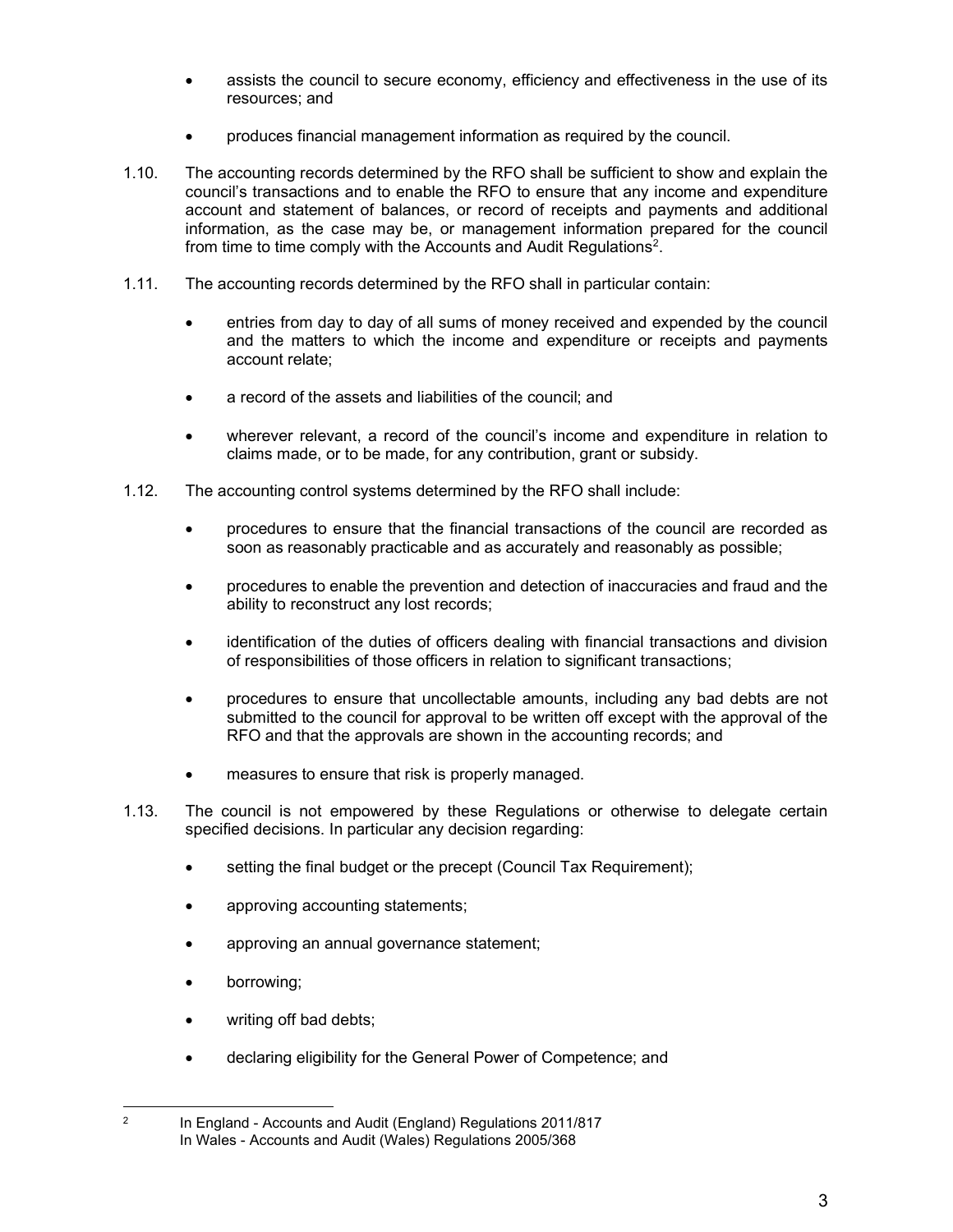- addressing recommendations in any report from the internal or external auditors, shall be a matter for the full council only.
- 1.14. In addition the council must:
	- determine and keep under regular review the bank mandate for all council bank accounts;
	- approve any grant or a single commitment in excess of [£5,000]; and
	- in respect of the annual salary for any employee have regard to recommendations about annual salaries of employees made by the relevant Committee in accordance with its terms of reference.
- 1.15. In these financial regulations, references to the Accounts and Audit Regulations or 'the regulations' shall mean the regulations issued under the provisions of section 27 of the Audit Commission Act 1998, or any superseding legislation, and then in force unless otherwise specified.

In these financial regulations the term 'proper practice' or 'proper practices' shall refer to guidance issued in Governance and Accountability for Local Councils – a Practitioners' Guide (England) issued by the Joint Practitioners Advisory Group (JPAG), available from the websites of NALC and the Society for Local Council Clerks (SLCC).

# 2. **ACCOUNTING AND AUDIT (INTERNAL AND EXTERNAL)**<br>2.1. All accounting procedures and financial records of the c

- 2.1. All accounting procedures and financial records of the council shall be determined by the RFO in accordance with the Accounts and Audit Regulations, appropriate Guidance and proper practices.
- 2.2. On a regular basis, at least once in each quarter, and at each financial year end, a member other than the Chairman or a cheque signatory shall be appointed to verify bank reconciliations for all accounts produced by the RFO. The member shall sign the reconciliations and the original bank statements as evidence of verification. This activity shall on conclusion be reported, including any exceptions, to and noted by the council at a quarterly Finance meeting.
- 2.3. The RFO shall complete the annual statement of accounts, annual report, and any related documents of the council contained in the Annual Return (as specified in proper practices) as soon as practicable after the end of the financial year and having certified the accounts shall submit them and report thereon to the council within the timescales set by the Accounts and Audit Regulations.
- 2.4. The council shall ensure that there is an adequate and effective system of internal audit of its accounting records, and of its system of internal control in accordance with proper practices. Any officer or member of the council shall make available such documents and records as appear to the council to be necessary for the purpose of the audit and shall, as directed by the council, supply the RFO, internal auditor, or external auditor with such information and explanation as the council considers necessary for that purpose.
- 2.5. The internal auditor shall be appointed by and shall carry out the work in relation to internal controls required by the council in accordance with proper practices.
- 2.6. The internal auditor shall:
	- be competent and independent of the financial operations of the council;
	- report to council in writing, or in person, on a regular basis with a minimum of one annual written report during each financial year;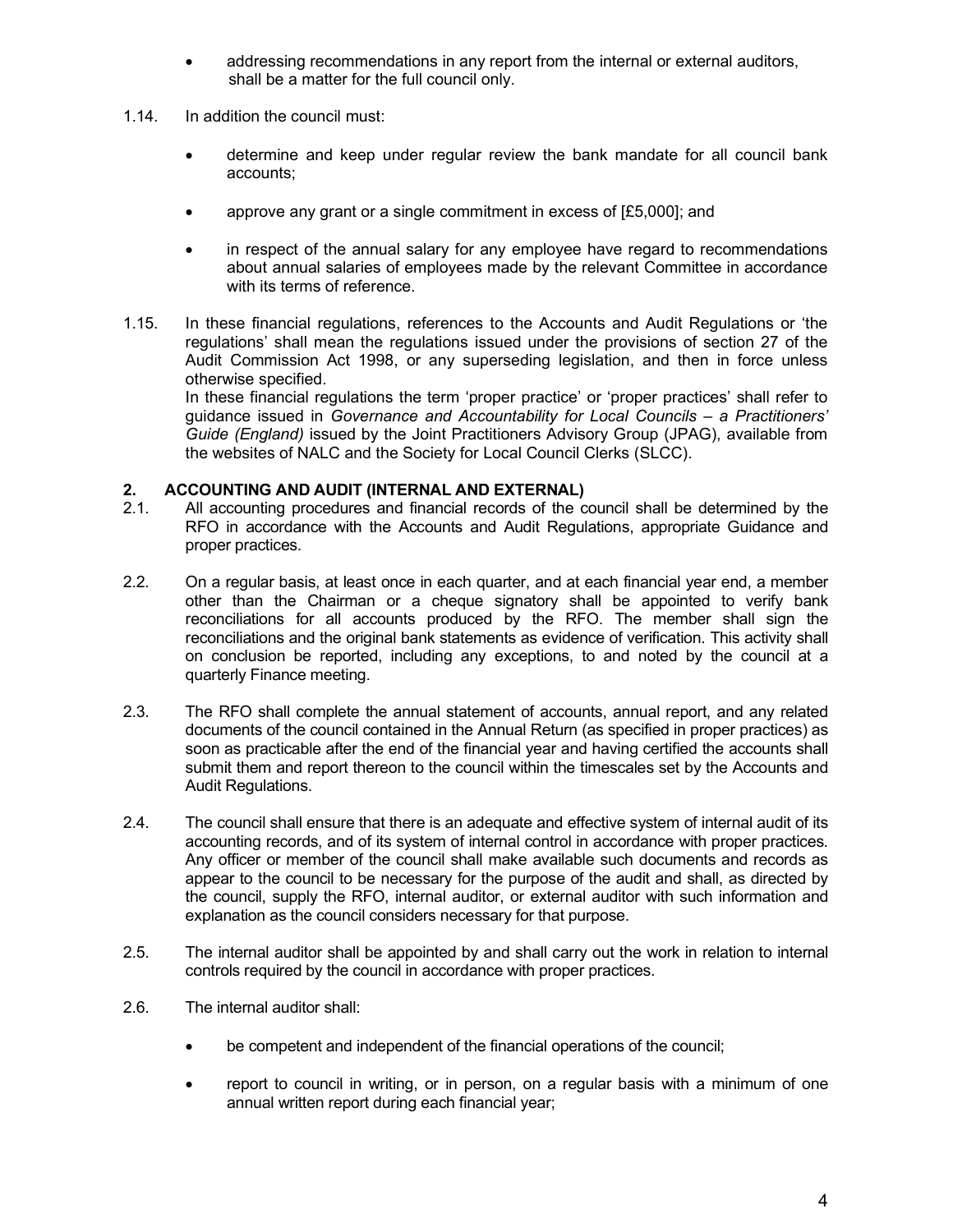- to demonstrate competence, objectivity and independence, be free from any actual or perceived conflicts of interest, including those arising from family relationships; and
- have no involvement in the financial decision making, management or control of the council.
- 2.7. Internal or external auditors may not under any circumstances:
	- perform any operational duties for the council;
	- initiate or approve accounting transactions; or
	- direct the activities of any council employee, except to the extent that such employees have been appropriately assigned to assist the internal auditor.
- 2.8. For the avoidance of doubt, in relation to internal audit the terms 'independent' and 'independence' shall have the same meaning as is described in proper practices.
- 2.9. The RFO shall make arrangements for the exercise of electors' rights in relation to the accounts including the opportunity to inspect the accounts, books, and vouchers and display or publish any notices and statements of account required by Audit Commission Act 1998, or any superseding legislation, and the Accounts and Audit Regulations.
- 2.10. The RFO shall, without undue delay, bring to the attention of all councillors any correspondence or report from internal or external auditors.

#### 3. ANNUAL ESTIMATES (BUDGET) AND FORWARD PLANNING

- 3.1. Each committee shall review its three-year forecast of revenue and capital receipts and payments. Having regard to the forecast, it shall thereafter formulate and submit proposals for the following financial year to the council not later than the end of November each year including any proposals for revising the forecast.
- 3.2. The RFO must each year, by no later than December, prepare detailed estimates of all receipts and payments including the use of reserves and all sources of funding for the following financial year in the form of a budget to be considered by the council at their January Finance/Budget meeting.
- 3.3. The council shall consider annual budget proposals in relation to the council's three-year forecast of revenue and capital receipts and payments including recommendations for the use of reserves and sources of funding and update the forecast accordingly.
- 3.4. The council shall fix the precept (council tax requirement), and relevant basic amount of council tax to be levied for the ensuing financial year not later than by the end of January each year. The RFO shall issue the precept to the billing authority and shall supply each member with a copy of the approved annual budget.
- 3.5. The approved annual budget shall form the basis of financial control for the ensuing year.

## 4. BUDGETARY CONTROL AND AUTHORITY TO SPEND

- 4.1. Expenditure on revenue items may be authorised up to the amounts included for that class of expenditure in the approved budget. This authority is to be determined by:
	- the council for all items over £5,000;
	- a duly delegated committee of the council for items over £1,000; or
	- the Clerk, in conjunction with Chairman of Council or Chairman of the appropriate committee, for any items below £1,000.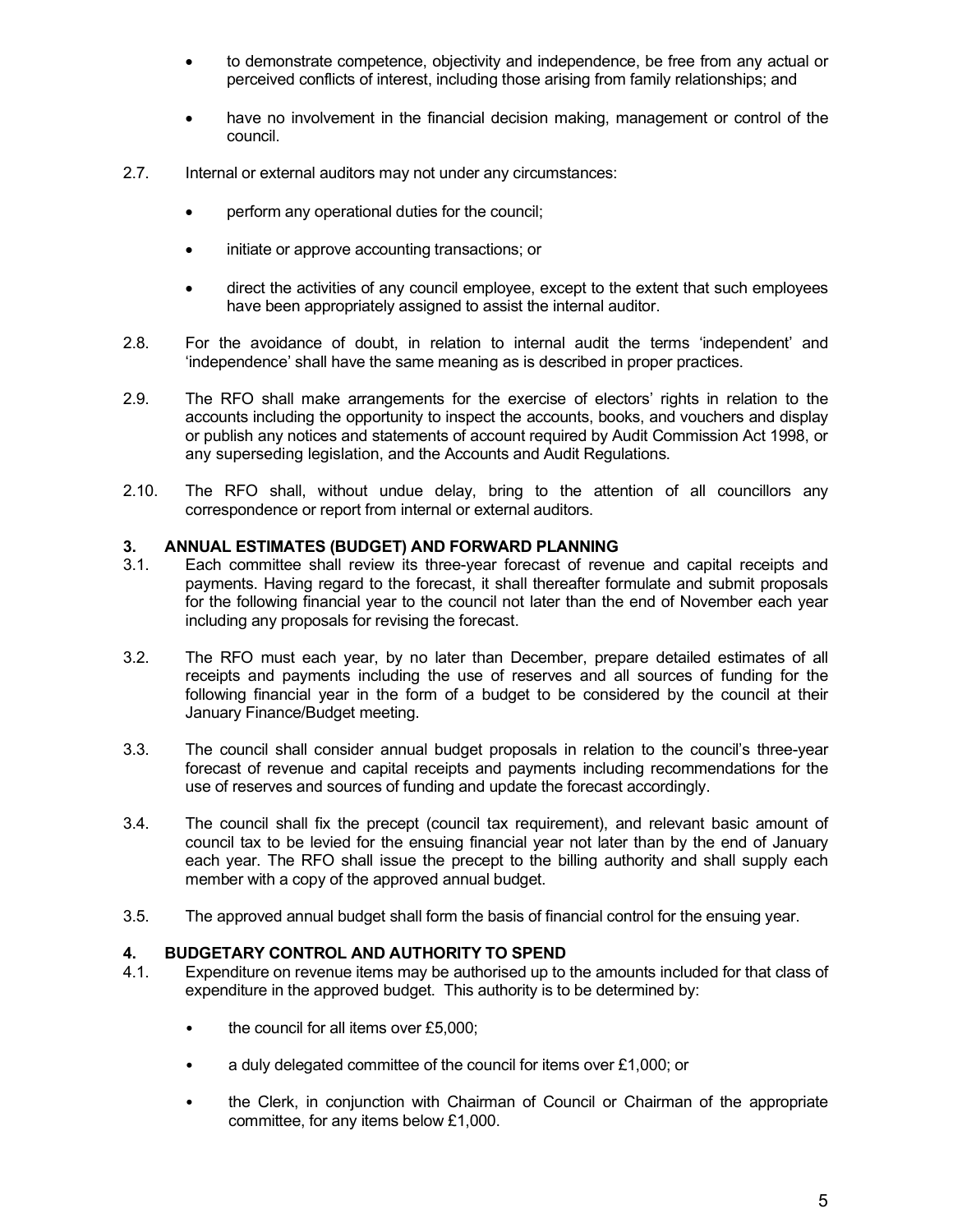Such authority is to be evidenced by a Minute or by an authorisation slip duly signed by the Clerk, and where necessary also by the appropriate Chairman. Contracts may not be disaggregated to avoid controls imposed by these regulations.

- 4.2. No expenditure may be authorised that will exceed the amount provided in the revenue budget for that class of expenditure other than by resolution of the council, or duly delegated committee. During the budget year and with the approval of council having considered fully the implications for public services, unspent and available amounts may be moved to other budget headings or to an earmarked reserve as appropriate ('virement').
- 4.3. Unspent provisions in the revenue or capital budgets for completed projects shall not be carried forward to a subsequent year.
- 4.4. The salary budgets are to be reviewed at least annually in October for the following financial year and such review shall be evidenced by a hard copy schedule signed by the Clerk and the Chairman of Council or relevant committee. The RFO will inform committees of any changes impacting on their budget requirement for the coming year in good time.
- 4.5. In cases of extreme risk to the delivery of council services, the clerk may authorise revenue expenditure on behalf of the council which in the clerk's judgement it is necessary to carry out. Such expenditure includes repair, replacement or other work, whether or not there is any budgetary provision for the expenditure, subject to a limit of £1,000 (the Deputy Town Clerk similarly has a limit of £500). The Clerk shall report such action to the chairman as soon as possible and to the council as soon as practicable thereafter.
- 4.6. No expenditure shall be authorised in relation to any capital project and no contract entered into or tender accepted involving capital expenditure unless the council is satisfied that the necessary funds are available and the requisite borrowing approval has been obtained.
- 4.7. All capital works shall be administered in accordance with the council's standing orders and financial regulations relating to contracts.
- 4.8. The RFO shall regularly provide the council with a statement of receipts and payments to date under each head of the budgets, comparing actual expenditure to the appropriate date against that planned as shown in the budget. These statements are to be prepared at least at the end of each financial quarter and shall show explanations of material variances. For this purpose "material" shall be in excess of 15% of the budget.
- 4.9. Changes in earmarked reserves shall be approved by council as part of the budgetary control process.

#### 5. BANKING ARRANGEMENTS AND AUTHORISATION OF PAYMENTS

- 5.1. The council's banking arrangements, including the bank mandate, shall be made by the RFO and approved by the council; banking arrangements may not be delegated to a committee. They shall be regularly reviewed for safety and efficiency.
- 5.2. The RFO shall prepare a schedule of payments requiring authorisation, forming part of the Agenda for the Meeting and, together with the relevant invoices, present the schedule to council. The council shall review the schedule for compliance and, having satisfied itself shall authorise payment by a resolution of the council. The approved schedule shall be ruled off and initialled by the Chairman of the Meeting. A detailed list of all payments shall be disclosed within or as an attachment to the minutes of the meeting at which payment was authorised. Personal payments (including salaries, wages, expenses and any payment made in relation to the termination of a contract of employment) may be summarised to remove public access to any personal information.
- 5.3. All invoices for payment shall be examined, verified and certified by the RFO to confirm that the work, goods or services to which each invoice relates has been received, carried out, examined and represents expenditure previously approved by the council.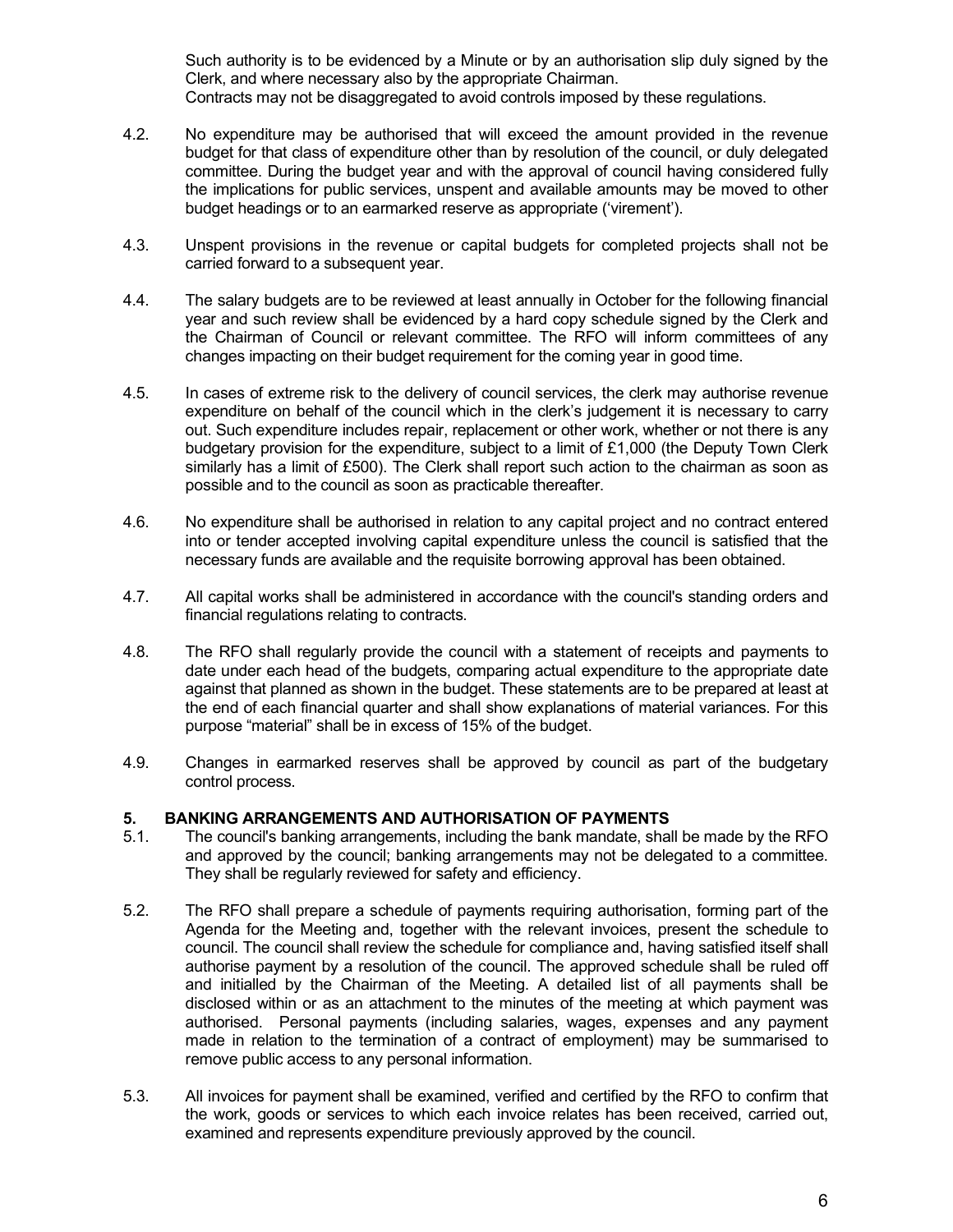- 5.4. The RFO shall examine invoices for arithmetical accuracy and analyse them to the appropriate expenditure heading. The RFO shall take all steps to pay all invoices submitted, and which are in order, at the next available council Meeting.
- 5.5. The Clerk and RFO shall have delegated authority to authorise the payment of items only in the following circumstances:
	- a) If a payment is necessary to avoid a charge to interest under the Late Payment of Commercial Debts (Interest) Act 1998, and the due date for payment is before the next scheduled Meeting of council, where the Clerk and RFO certify that there is no dispute or other reason to delay payment, provided that a list of such payments shall be submitted to the next appropriate meeting of council;
	- b) An expenditure item authorised under 5.6 below (continuing contracts and obligations) provided that a list of such payments shall be submitted to the next appropriate meeting of council [or finance committee]; or
	- c) fund transfers within the councils banking arrangements up to the sum of £50,000, provided that a list of such payments shall be submitted to the next appropriate meeting of council.
- 5.6. For each financial year the Clerk as RFO shall draw up a list of due payments which arise on a regular basis as the result of a continuing contract, statutory duty, or obligation (such as but not exclusively, Salaries, PAYE and NI, Superannuation Fund and regular maintenance contracts and the like for which council ,or a duly authorised committee, may authorise payment for the year provided that the requirements of regulation 4.1 (Budgetary Controls) are adhered to, provided also that a list of such payments shall be submitted to the next appropriate meeting of council.
- 5.7. A record of regular payments made under 5.6 above shall be drawn up and be signed by two members on each and every occasion when payment is authorised - thus controlling the risk of duplicated payments being authorised and / or made.
- 5.8. In respect of grants a duly authorised committee shall approve expenditure within any limits set by council and in accordance with any Policy statement approved by council. Any Revenue or Capital Grant in excess of £5,000 shall before payment, be subject to ratification by resolution of the council.
- 5.9. Members are subject to the Code of Conduct that has been adopted by the council and shall comply with the Code and Standing Orders when a decision to authorise or instruct payment is made in respect of a matter in which they have a disclosable pecuniary or other interest, unless a dispensation has been granted.
- 5.10. The council will aim to rotate the duties of members in these Regulations so that onerous duties are shared out as evenly as possible over time.
- 5.11. Any changes in the recorded details of suppliers, such as bank account records, shall be approved in writing by a Member.

## 6. INSTRUCTIONS FOR THE MAKING OF PAYMENTS

- 6.1. The council will make safe and efficient arrangements for the making of its payments.
- 6.2. Following authorisation under Financial Regulation 5 above, the council, a duly delegated committee or, if so delegated, the Clerk as RFO shall give instruction that a payment shall be made.
- 6.3. All payments shall be affected by cheque or other instructions to the council's bankers, or otherwise, in accordance with a resolution of Council or duly delegated Committee.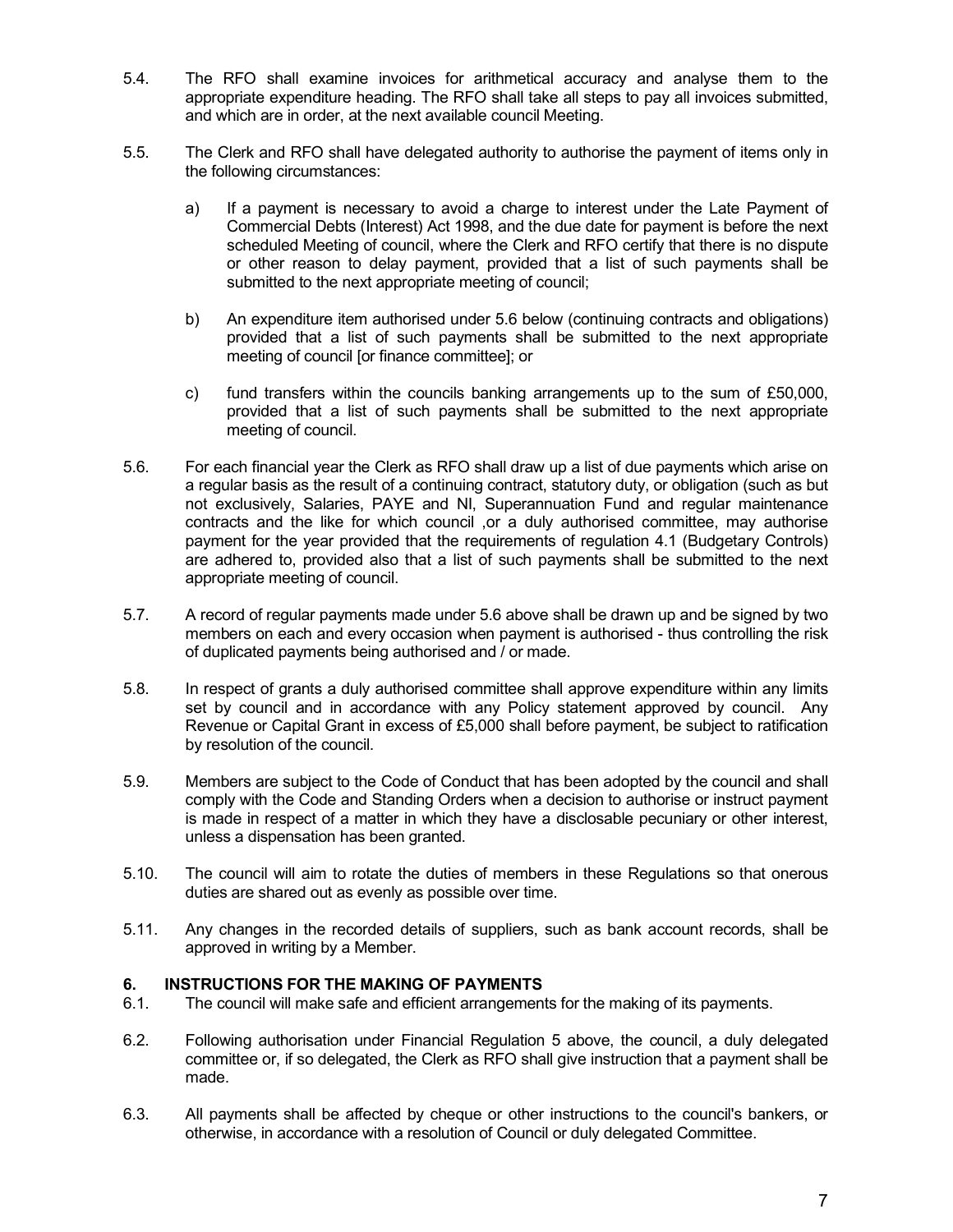- 6.4. Cheques or orders for payment drawn on the bank account in accordance with the schedule as presented to council or committee shall be signed by two members of council, and countersigned by the Clerk, in accordance with a resolution instructing that payment. If a member who is also a bank signatory has declared a disclosable pecuniary interest, or has any other interest, in the matter in respect of which the payment is being made, that Councillor shall be required to consider Standing Orders, and thereby determine whether it is appropriate and / or permissible to be a signatory to the transaction in question.
- 6.5. To indicate agreement of the details shown on the cheque or order for payment with the counterfoil and the invoice or similar documentation, the signatories shall each also initial the cheque counterfoil.
- 6.6. Cheques or orders for payment shall not normally be presented for signature other than at a council or committee meeting (including immediately before or after such a meeting). Any signatures obtained away from such meetings shall be reported to the council at the next convenient meeting.
- 6.7. If thought appropriate by the council, payment for utility supplies (energy, telephone and water) and any National Non-Domestic Rates may be made by variable Direct Debit provided that the instructions are signed by two members and any payments are reported to council as made. The approval of the use of a variable Direct Debit shall be renewed by resolution of the council at least every two years.
- 6.8. If thought appropriate by the council, payment for certain items (principally Salaries) may be made by Banker's Standing Order provided that the instructions are signed, or otherwise evidenced by two members are retained and any payments are reported to council as made. The approval of the use of a Banker's Standing Order shall be renewed by resolution of the council at least every two years.
- 6.9. If thought appropriate by the council, payment for certain items may be made by BACS or CHAPS methods provided that the instructions for each payment are signed, or otherwise evidenced, by two authorised bank signatories are retained and any payments are reported to council as made. The approval of the use of BACS or CHAPS shall be renewed by resolution of the council at least every two years.
- 6.10. If thought appropriate by the council payment for certain items may be made by internet banking transfer provided evidence is retained showing which members approved the payment.
- 6.11. Where a computer requires use of a personal identification number (PIN) or other password(s), for access to the council's records on that computer, a note shall be made of the PIN and Passwords and shall be handed to and retained by the Chairman of Council in a sealed dated envelope. This envelope may not be opened other than in the presence of two other councillors. After the envelope has been opened, in any circumstances, the PIN and / or passwords shall be changed as soon as practicable. The fact that the sealed envelope has been opened, in whatever circumstances, shall be reported to all members immediately and formally to the next available meeting of the council. This will not be required for a member's personal computer used only for remote authorisation of bank payments.
- 6.12. No employee or councillor shall disclose any PIN or password, relevant to the working of the council or its bank accounts, to any person not authorised in writing by the council or a duly delegated committee.
- 6.13. Regular back-up copies of the records on any computer shall be made and shall be stored securely away from the computer in question, and preferably off site.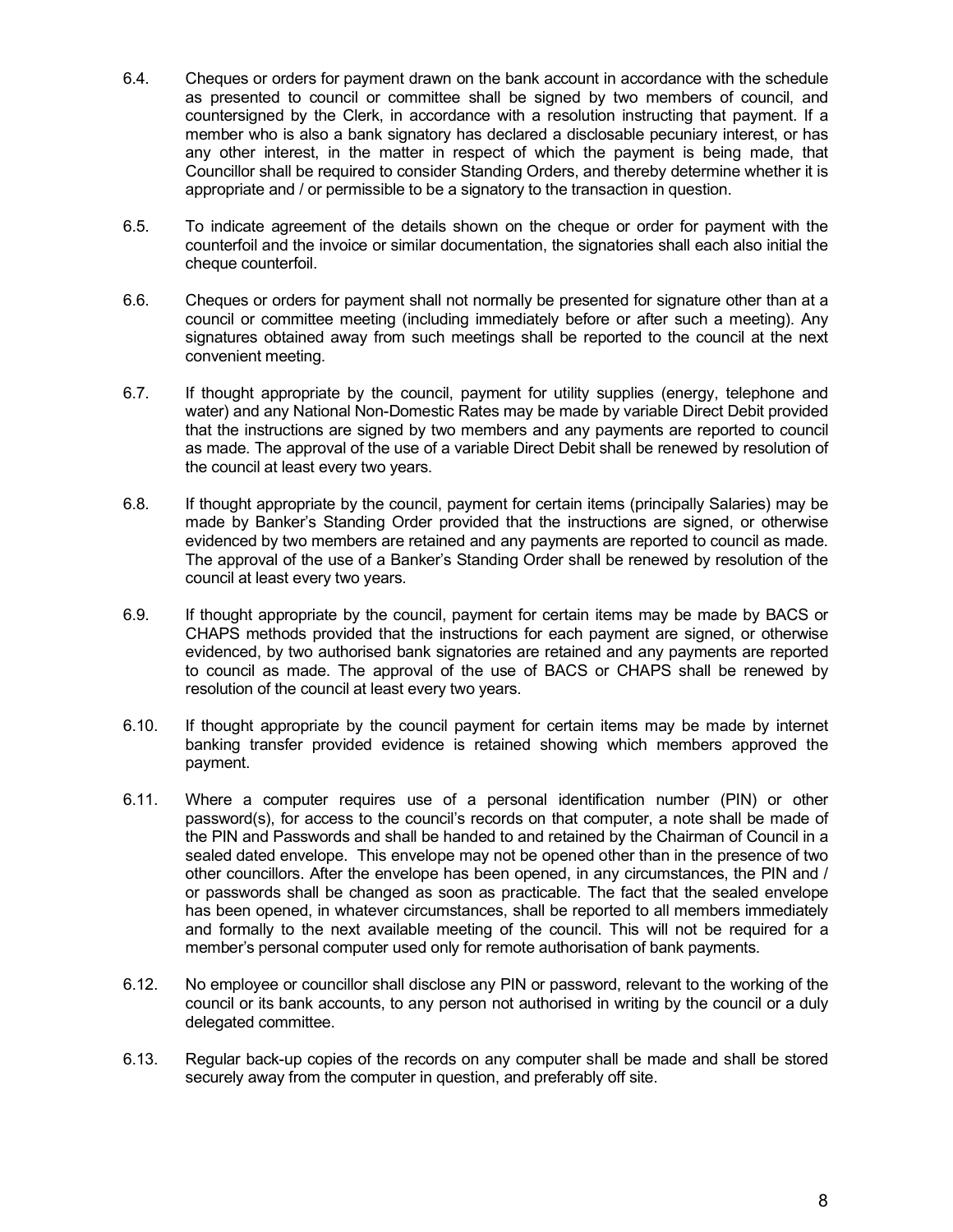- 6.14. The council, and any members using computers for the council's financial business, shall ensure that anti-virus, anti-spyware and firewall, software with automatic updates, together with a high level of security, is used.
- 6.15. Where internet banking arrangements are made with any bank, the Clerk as RFO shall be appointed as the Service Administrator. The Bank Mandate approved by the council shall identify a number of councillors who will be authorised to approve transactions on those accounts. The bank mandate will state clearly the amounts of payments that can be instructed by the use of the Service Administrator alone, or by the Service Administrator with a stated number of approvals.
- 6.16. Access to any internet banking accounts will be directly to the access page (which may be saved under "favourites"), and not through a search engine or e-mail link. Remembered or saved passwords facilities must not be used on any computer used for council banking work. Breach of this Regulation will be treated as a very serious matter under these regulations.
- 6.17. Changes to account details for suppliers, which are used for internet banking may only be changed on written hard copy notification by the supplier and supported by hard copy authority for change signed by the Clerk and a member. A programme of regular checks of standing data with suppliers will be followed.
- 6.18. Any Debit Card issued for use will be specifically restricted to the Clerk and the Deputy Town Clerk and will also be restricted to a single transaction maximum value of £1,000 for the Town Clerk and £500 for the Deputy Town Clerk unless authorised by council in writing before any order is placed.
- 6.19. A pre-paid debit card (Alto-Card) may be issued to employees with varying limits as per 6.18. These limits will be set by the council. Transactions and purchases made will be reported to the council and / or relevant committee and authority for topping-up shall be at the discretion of the council.
- 6.20. Any corporate credit card or trade card account opened by the council (varying limits set by the Council as per 6.18) will be The Lloyds Multi-pay (Credit Card) is specifically restricted to use by the Clerk and Deputy Town Clerk and shall be subject to automatic payment in full at each month-end. Personal credit or debit cards of members or staff shall not be used under any circumstances.
- 6.21. The RFO may provide petty cash to officers for the purpose of defraying operational and other expenses. Vouchers for payments made shall be forwarded to the RFO with a claim for reimbursement.
	- a) The RFO shall maintain a petty cash float of £400 (£10 as a Reception Float) for the purpose of defraying operational and other expenses. Vouchers for payments made from petty cash shall be kept to substantiate the payment.
	- b) Income received must not be paid into the petty cash float but must be separately banked, as provided elsewhere in these regulations.
	- c) Payments to maintain the petty cash float shall be shown separately on the schedule of payments presented to council under 5.2 above.

# 7. PAYMENT OF SALARIES

7.1. As an employer, the council shall make arrangements to meet fully the statutory requirements placed on all employers by PAYE and National Insurance legislation. The payment of all salaries shall be made in accordance with payroll records and the rules of PAYE and National Insurance currently operating, and salary rates shall be as agreed by council, or duly delegated committee.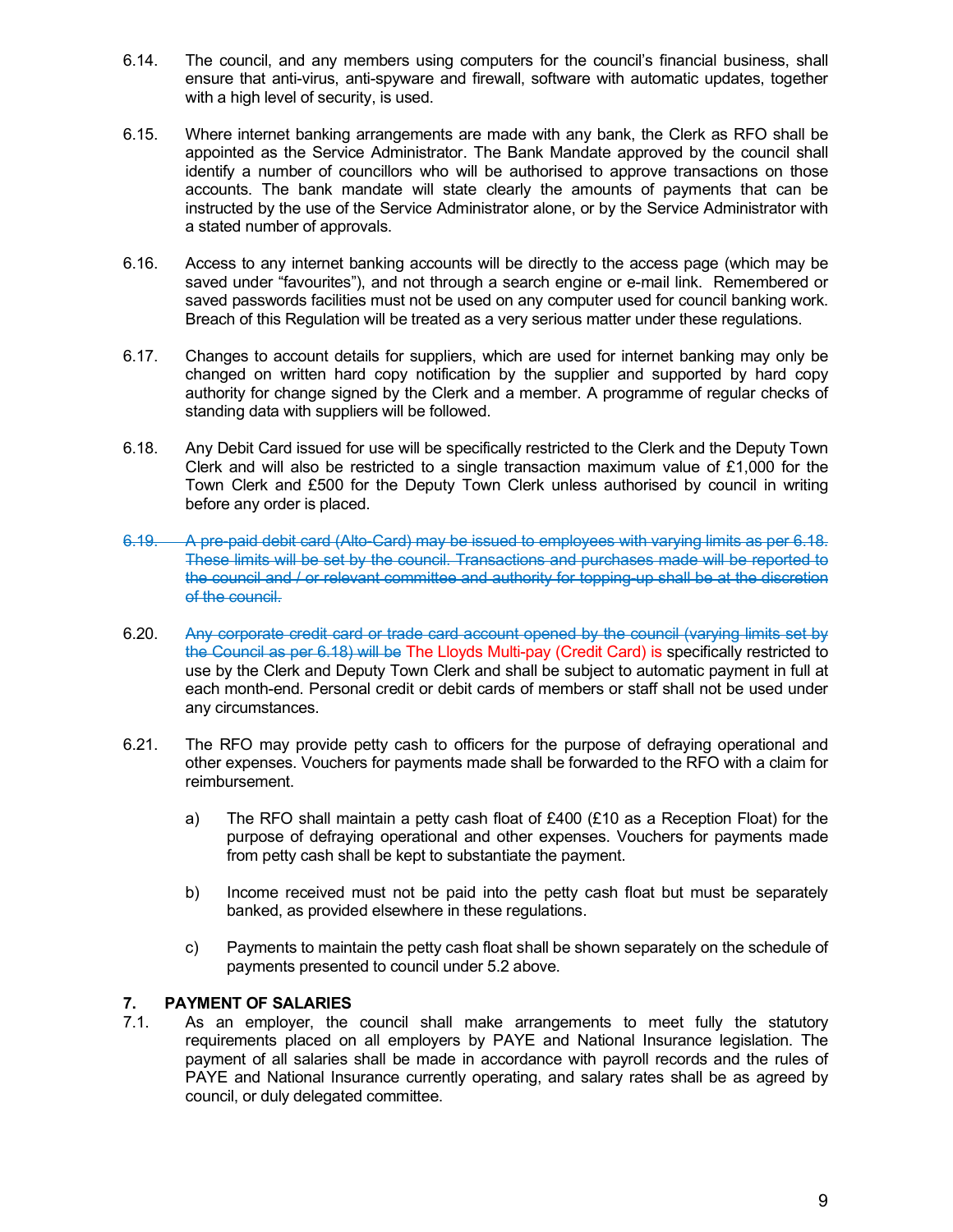- 7.2. Payment of salaries and payment of deductions from salary such as may be required to be made for tax, national insurance and pension contributions, or similar statutory or discretionary deductions must be made in accordance with the payroll records and on the appropriate dates stipulated in employment contracts, provided that each payment is reported to the next available council meeting, as set out in these regulations above.
- 7.3. No changes shall be made to any employee's pay, emoluments, or terms and conditions of employment without the prior consent of the Personnel HR & Governance Committee or Council as appropriate.
- 7.4. Each and every payment to employees of net salary and to the appropriate creditor of the statutory and discretionary deductions shall be recorded in a separate confidential record (confidential cash book). This confidential record is not open to inspection or review (under the Freedom of Information Act 2000 or otherwise) other than:
	- a) by any councillor who can demonstrate a need to know;
	- b) by the internal auditor;
	- c) by the external auditor; or
	- d) by any person authorised under Audit Commission Act 1998, or any superseding legislation.
- 7.5. The total of such payments in each calendar month shall be reported with all other payments as made as may be required under these Financial Regulations, to ensure that only payments due for the period have actually been paid.
- 7.6. An effective system of personal performance management should be maintained for the senior officers.
- 7.7. Any termination payments shall be supported by a clear business case and reported to the council. Termination payments shall only be authorised by council.
- 7.8. Before employing interim staff, the council must consider a full business case.

## 8. LOANS AND INVESTMENTS

- 8.1. All borrowings shall be affected in the name of the council, after obtaining any necessary borrowing approval. Any application for borrowing approval shall be approved by Council as to terms and purpose. The application for Borrowing Approval, and subsequent arrangements for the Loan shall only be approved by full council.
- 8.2. Any financial arrangement which does not require formal Borrowing Approval from the Secretary of State (such as Hire Purchase or Leasing of tangible assets) shall be subject to approval by the full council. In each case a report in writing shall be provided to council in respect of value for money for the proposed transaction.
- 8.3. The council will arrange with the council's Banks and Investment providers for the sending of a copy of each statement of account to the Chairman of the council at the same time as one is issued to the Clerk as RFO.
- 8.4. All loans and investments shall be negotiated in the name of the Council and shall be for a set period in accordance with council policy.
- 8.5. The council shall consider the need for an Investment Strategy and Policy which, if drawn up, shall be in accordance with relevant regulations, proper practices and guidance. Any Strategy and Policy shall be reviewed by the council at least annually.
- 8.6. All investments of money under the control of the council shall be in the name of the council.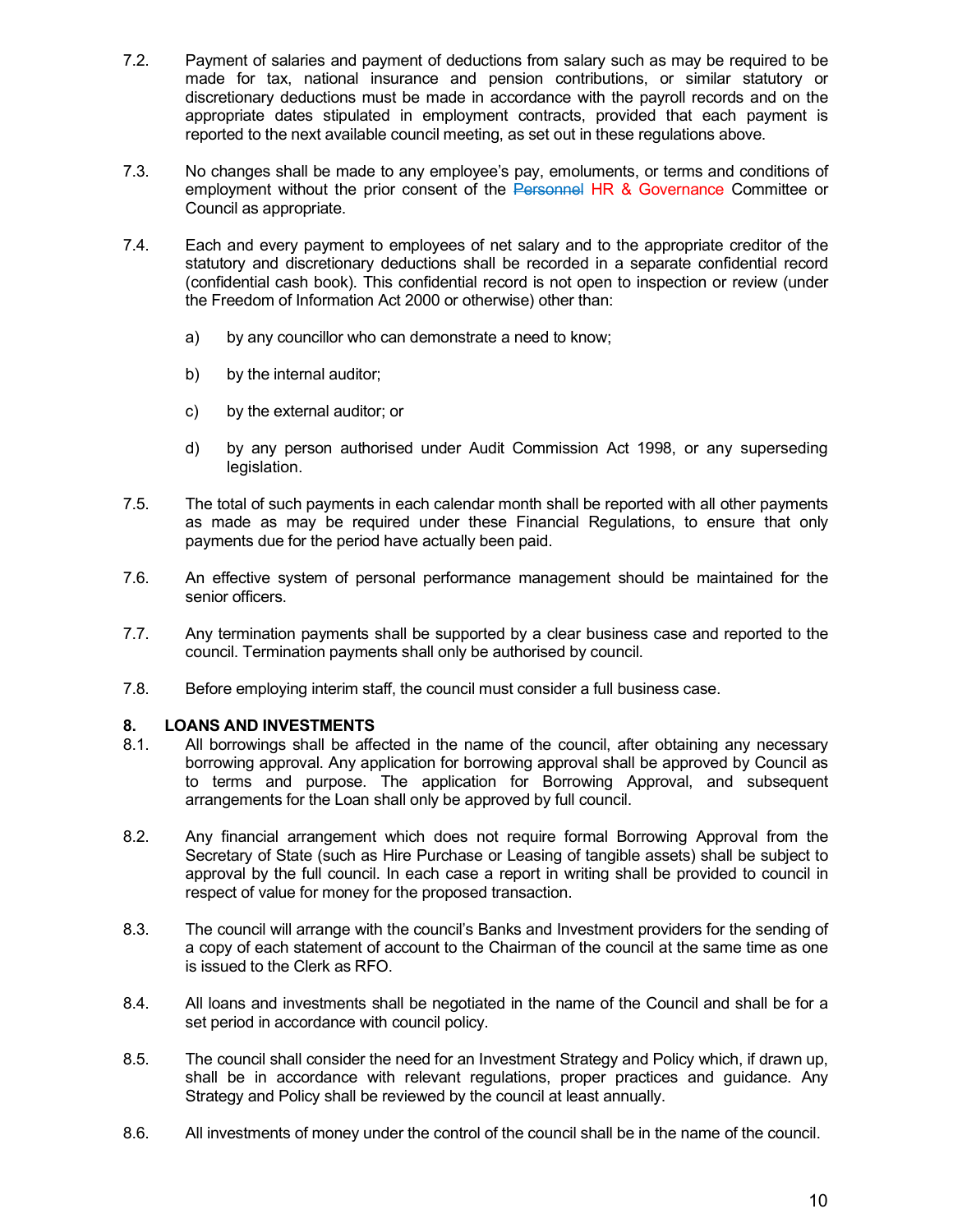- 8.7. All investment certificates and other documents relating thereto shall be retained in the custody of the RFO.
- 8.8. Payments in respect of short term or long-term investments, including transfers between bank accounts held in the same bank, or branch, shall be made in accordance with Regulation 5 (Authorisation of payments) and Regulation 6 (Instructions for payments).

#### 9. INCOME

- 9.1. The collection of all sums due to the council shall be the responsibility of and under the supervision of the RFO.
- 9.2. Particulars of all charges to be made for work done, services rendered, or goods supplied shall be agreed annually by the council, notified to the RFO and the RFO shall be responsible for the collection of all accounts due to the council.
- 9.3. The council will review all fees and charges at least annually, following a report of the Clerk.
- 9.4. Any sums found to be irrecoverable, and any bad debts shall be reported to the council and shall be written off in the year.
- 9.5. All sums received on behalf of the council shall be banked intact as directed by the RFO. In all cases, all receipts shall be deposited with the council's bankers with such frequency as the RFO considers necessary.
- 9.6. The origin of each receipt shall be entered on the paying-in slip.
- 9.7. Personal cheques shall not be cashed out of money held on behalf of the council.
- 9.8. The RFO shall promptly complete any VAT Return that is required. Any repayment claim due in accordance with VAT Act 1994 section 33 shall be made at least annually coinciding with the financial year end.
- 9.9. Where any significant sums of cash are regularly received by the council, the RFO shall take such steps as are agreed by the council to ensure that more than one person is present when the cash is counted in the first instance, that there is a reconciliation to some form of control such as ticket issues, and that appropriate care is taken in the security and safety of individuals banking such cash.
- 9.10. Any income arising which is the property of a charitable trust shall be paid into a charitable bank account. Instructions for the payment of funds due from the charitable trust to the council (to meet expenditure already incurred by the authority) will be given by the Managing Trustees of the charity meeting separately from any council meeting (see also Regulation 16 below) ].

## 10. ORDERS FOR WORK, GOODS AND SERVICES

- 10.1. An official order or letter shall be issued for all work, goods and services unless a formal contract is to be prepared or an official order would be inappropriate. Copies of orders shall be retained.
- 10.2. Order books shall be controlled by the RFO.
- 10.3. All members and Officers are responsible for obtaining value for money at all times. An officer issuing an official order shall ensure as far as reasonable and practicable that the best available terms are obtained in respect of each transaction, usually by obtaining three or more quotations or estimates from appropriate suppliers, subject to any de minimis provisions in Regulation 11 (I) below.
- 10.4. A member may not issue an official order or make any contract on behalf of the council.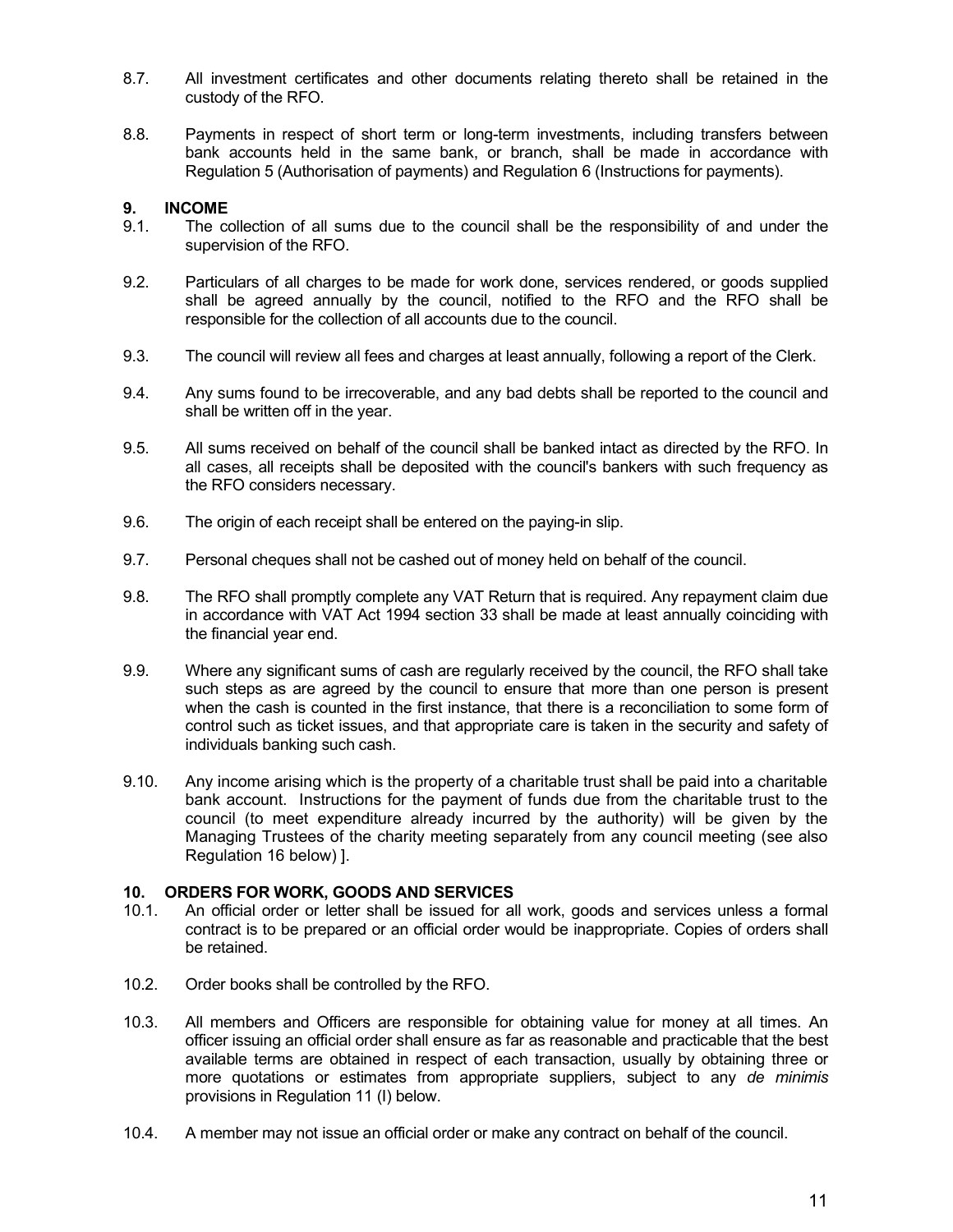10.5. The RFO shall verify the lawful nature of any proposed purchase before the issue of any order, and in the case of new or infrequent purchases or payments, the RFO shall ensure that the statutory authority shall be reported to the meeting at which the order is approved so that the Minutes can record the power being used.

# 11. CONTRACTS

- 11.1. Procedures as to contracts are laid down as follows:
	- a. Every contract shall comply with these financial regulations, and no exceptions shall be made otherwise than in an emergency provided that this regulation need not apply to contracts which relate to items (i) to (vi) below:
		- i. for the supply of gas, electricity, water, sewerage and telephone services;
		- ii. for specialist services such as are provided by solicitors, accountants, surveyors and planning consultants;
		- iii. for work to be executed or goods or materials to be supplied which consist of repairs to or parts for existing machinery or equipment or plant;
		- iv. for work to be executed or goods or materials to be supplied which constitute an extension of an existing contract by the Council;
		- v. for additional audit work of the external Auditor up to an estimated value of £500 (in excess of this sum the Clerk and RFO shall act after consultation with the Chairman and Vice Chairman of council); and
		- vi. for goods or materials proposed to be purchased which are proprietary articles and / or are only sold at a fixed price.
	- b. Where it is intended to enter into a contract exceeding £25,000 in value for the supply of goods or materials or for the execution of works or specialist services other than such goods, materials, works or specialist services as are excepted as set out in paragraph (a) the Clerk shall invite tenders from at least three firms to be taken from the appropriate approved list.
	- c. When applications are made to waive financial regulations relating to contracts to enable a price to be negotiated without competition the reason shall be embodied in a recommendation to the council.
	- d. Such invitation to tender shall state the general nature of the intended contract and the Clerk shall obtain the necessary technical assistance to prepare a specification in appropriate cases. The invitation shall in addition state that tenders must be addressed to the Clerk in the ordinary course of post. Each tendering firm shall be supplied with a specifically marked envelope in which the tender is to be sealed and remain sealed until the prescribed date for opening tenders for that contract.
	- e. All sealed tenders shall be opened at the same time on the prescribed date by the Clerk in the presence of at least one member of council.
	- f. If less than three tenders are received for contracts above £25,000 or if all the tenders are identical the council may make such arrangements as it thinks fit for procuring the goods or materials or executing the works.
	- g. Any invitation to tender issued under this regulation shall be subject to Standing Order [18 (c)], and shall refer to the terms of the Bribery Act 2010.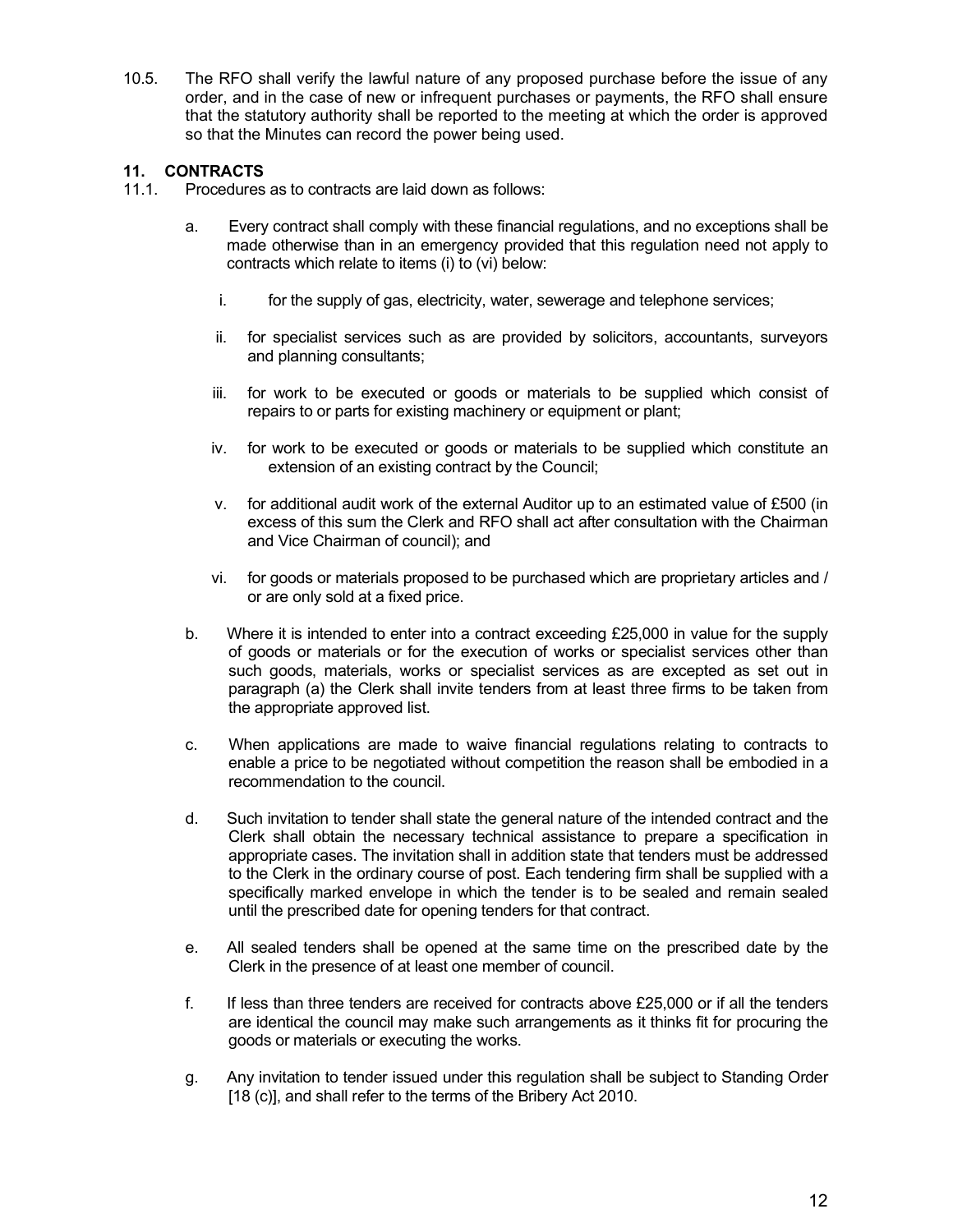- h. When it is to enter into a contract of less than [£25,000] in value for the supply of goods or materials or for the execution of works or specialist services other than such goods, materials, works or specialist services as are excepted as set out in paragraph (a) the Clerk or RFO shall obtain 3 quotations (priced descriptions of the proposed supply); where the value is below £3,000 and above £100 the Clerk or RFO shall strive to obtain 3 estimates. Otherwise, Regulation 10 (3) above shall apply.
	- i. The council shall not be obliged to accept the lowest or any tender, quote or estimate.
	- j. Should it occur that the council, or duly delegated committee, does not accept any tender, quote or estimate, the work is not allocated, and the council requires further pricing, provided that the specification does not change, no person shall be permitted to submit a later tender, estimate or quote who was present when the original decisionmaking process was being undertaken.
	- k. The European Union Procurement Directive shall apply and the terms of the Public Contracts Regulations 2006 and the Utilities Contracts Regulations 2006 including thresholds shall be followed.

#### 12. PAYMENTS UNDER CONTRACTS FOR BUILDING OR OTHER CONSTRUCTION WORKS

- 12.1. Payments on account of the contract sum shall be made within the time specified in the contract by the RFO upon authorised certificates of the architect or other consultants engaged to supervise the contract (subject to any percentage withholding as may be agreed in the particular contract).
- 12.2. Where contracts provide for payment by instalments the RFO shall maintain a record of all such payments. In any case where it is estimated that the total cost of work carried out under a contract, excluding agreed variations, will exceed the contract sum of 5% or more a report shall be submitted to the council.
- 12.3. Any variation to a contract or addition to or omission from a contract must be approved by the council and Clerk to the contractor in writing, the council being informed where the final cost is likely to exceed the financial provision.

## 13. STORES AND EQUIPMENT

- 13.1. The officer in charge of each section shall be responsible for the care and custody of stores and equipment in that section.
- 13.2. Delivery Notes shall be obtained in respect of all goods received into store or otherwise delivered and goods must be checked as to order and quality at the time delivery is made.
- 13.3. Stocks shall be kept at the minimum levels consistent with operational requirements.
- 13.4. The RFO shall be responsible for periodic checks of stocks and stores at least annually.

## 14. ASSETS, PROPERTIES AND ESTATES

- 14.1. The Clerk shall make appropriate arrangements for the custody of all title deeds and Land Registry Certificates of properties held by the council. The RFO shall ensure a record is maintained of all properties held by the council, recording the location, extent, plan, reference, purchase details, nature of the interest, tenancies granted, rents payable and purpose for which held in accordance with Accounts and Audit Regulations.
- 14.2. No tangible moveable property shall be purchased or otherwise acquired, sold, leased or otherwise disposed of, without the authority of the council, together with any other consents required by law, save where the estimated value of any one item of tangible movable property does not exceed [£250].
- 14.3. No real property (interests in land) shall be sold, leased or otherwise disposed of without the authority of the council, together with any other consents required by law, In each case a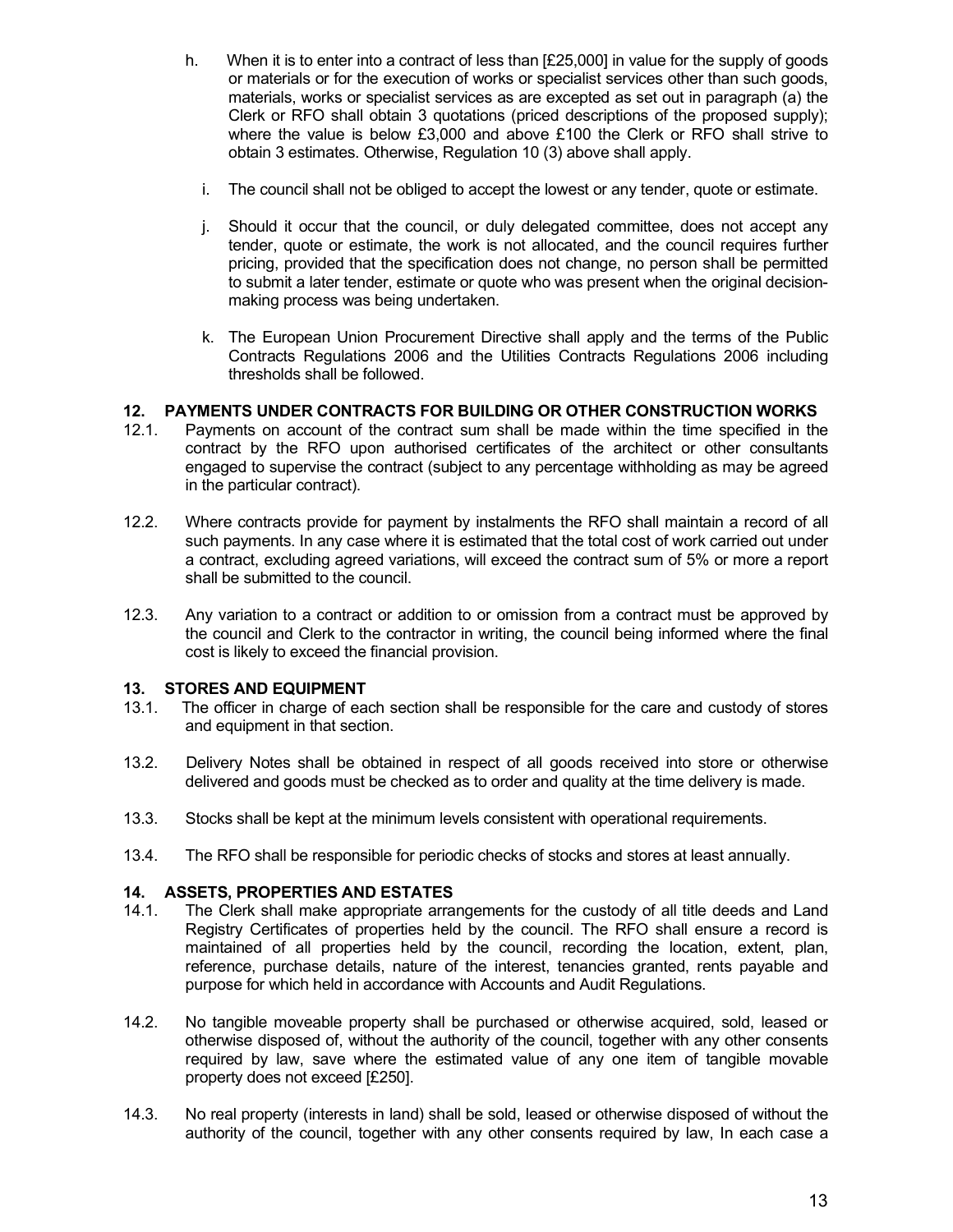Report in writing shall be provided to council in respect of valuation and surveyed condition of the property (including matters such as planning permissions and covenants) together with a proper business case (including an adequate level of consultation with the electorate).

- 14.4. No real property (interests in land) shall be purchased or acquired without the authority of the full council. In each case a Report in writing shall be provided to council in respect of valuation and surveyed condition of the property (including matters such as planning permissions and covenants) together with a proper business case (including an adequate level of consultation with the electorate).
- 14.5. Subject only to the limit set in Reg. 14.2 above, no tangible moveable property shall be purchased or acquired without the authority of the full council. In each case a Report in writing shall be provided to council with a full business case.
- 14.6. The RFO shall ensure that an appropriate and accurate Register of Assets and Investments is kept up to date. The continued existence of tangible assets shown in the Register shall be verified at least annually, possibly in conjunction with a health and safety inspection of assets.

#### 15. INSURANCE

- 15.1. Following the annual risk assessment (per Financial Regulation 17), the RFO shall affect all insurances and negotiate all claims on the council's insurers in consultation with the Deputy Town Clerk.
- 15.2. The designated Health & Safety Officer shall give prompt notification to the RFO of all new risks, properties or vehicles which require to be insured and of any alterations affecting existing insurances.
- 15.3. The RFO shall keep a record of all insurances effected by the council and the property and risks covered thereby and annually review it.
- 15.4. The RFO shall be notified of any loss liability or damage or of any event likely to lead to a claim and shall report these to council at the next available meeting.
- 15.5. All appropriate members and employees of the council shall be included in a suitable form of security or fidelity guarantee insurance which shall cover the maximum risk exposure as determined [annually] by the council.

## 16. CHARITIES

16.1. If the council becomes sole managing trustee of a charitable body the Clerk as RFO shall ensure that separate accounts are kept of the funds held on charitable trusts and separate financial reports made in such form as shall be appropriate, in accordance with Charity Law and legislation, or as determined by the Charity Commission. The Clerk as RFO shall arrange for any Audit or Independent Examination as may be required by Charity Law or any Governing Document.

## 17. RISK MANAGEMENT

- 17.1. The council is responsible for putting in place arrangements for the management of risk. The Clerk as RFO (with the designated Health & Safety Officer) shall prepare, for approval by the council, risk management policy statements in respect of all activities of the council. Risk policy statements and consequential risk management arrangements shall be reviewed by the council at least annually.
- 17.2. When considering any new activity, the Clerk as the RFO (with the designated Health & safety Officer) shall prepare a draft risk assessment including risk management proposals for consideration and adoption by the council.

#### 18. SUSPENSION AND REVISION OF FINANCIAL REGULATIONS